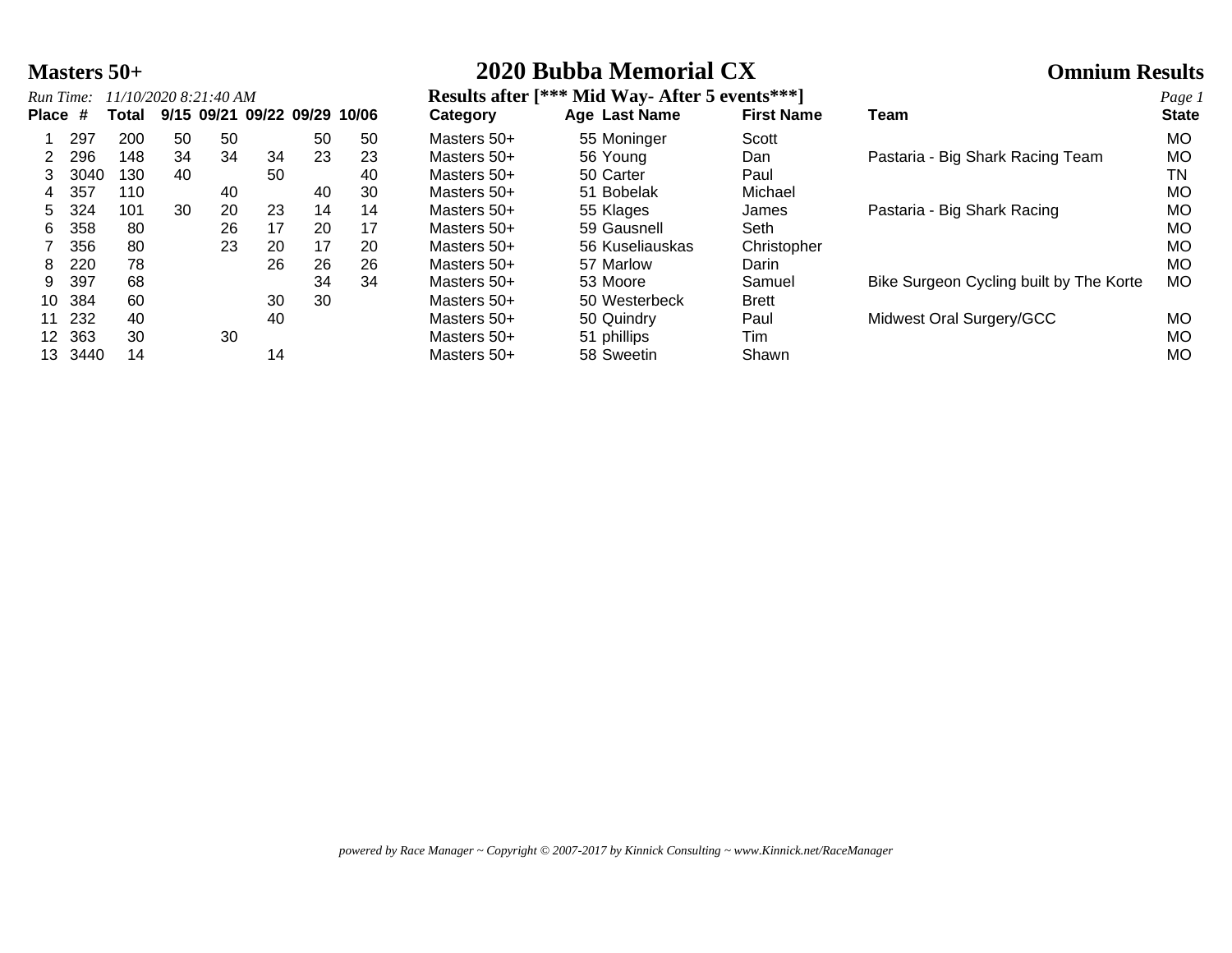## **Singlespeed 2020 Bubba Memorial CX Omnium Results**

|     |     | Run Time: 11/10/2020 8:21:40 AM            |    |     |     |     | Results after [*** Mid Way- After 5 events *** ] | Page          |                   |      |           |
|-----|-----|--------------------------------------------|----|-----|-----|-----|--------------------------------------------------|---------------|-------------------|------|-----------|
|     |     | Place # Total 9/15 09/21 09/22 09/29 10/06 |    |     |     |     | Category                                         | Age Last Name | <b>First Name</b> | Team | Stat      |
| 294 | 250 | 50                                         | 50 | -50 | -50 | -50 | Singlespeed                                      | 36 Bible      | Cage              |      |           |
| 399 | 40  |                                            |    |     | 40  |     | Singlespeed                                      | 26 Gainer     | <b>Brian</b>      |      | <b>MO</b> |

**Results after [\*\*\* Mid Way- After 5 events\*\*\*]**<br>Category **Age Last Name** First Name Team State State **Place # Total 9/15 09/21 09/22 09/29 10/06 Category Age Last Name First Name Team State** Singlespeed 36 Bible Cage<br>
Singlespeed 26 Gainer Brian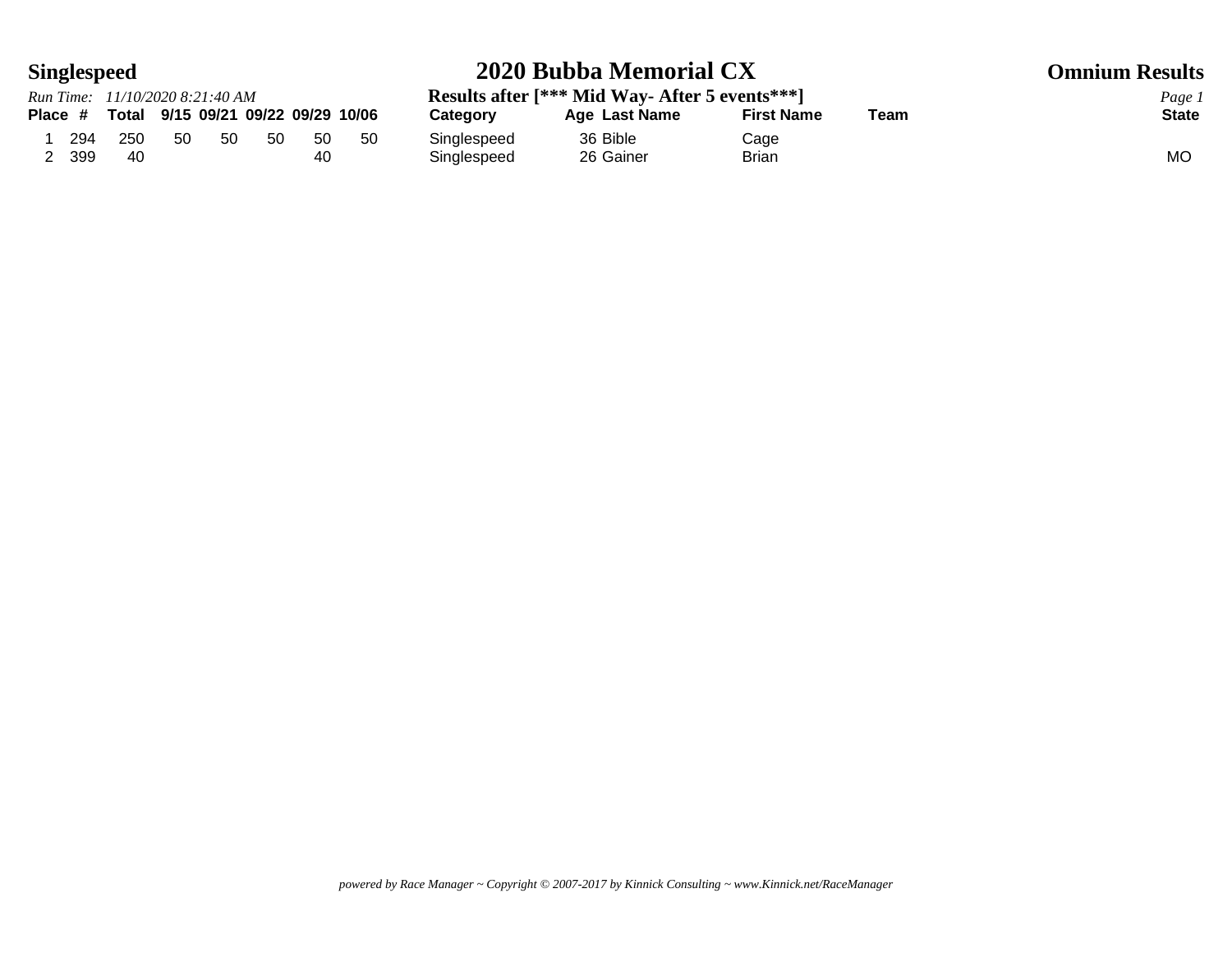## **Juniors 2020 Bubba Memorial CX Omnium Results**

| Run Time: |     | 11/10/2020 8:21:40 AM |    |    |                              |    |    |
|-----------|-----|-----------------------|----|----|------------------------------|----|----|
| Place #   |     | Total                 |    |    | 9/15 09/21 09/22 09/29 10/06 |    |    |
| 1         | 291 | 213                   | 50 | 23 | 40                           | 50 | 50 |
| 2         | 326 | 154                   | 30 | 34 | 26                           | 34 | 30 |
| 3         | 367 | 148                   |    | 40 | 34                           | 40 | 34 |
| 4         | 317 | 140                   | 40 | 50 | 50                           |    |    |
| 5         | 364 | 100                   |    | 30 | 30                           |    | 40 |
| 6         | 370 | 93                    |    | 17 | 20                           | 30 | 26 |
| 7         | 313 | 52                    | 26 | 26 |                              |    |    |
| 8         | 331 | 43                    | 20 |    |                              |    | 23 |
| 9         | 312 | 43                    | 23 | 20 |                              |    |    |
| 10        | 305 | 34                    | 34 |    |                              |    |    |
| 11        | 827 | 26                    |    |    |                              | 26 |    |
| 12        | 828 | 23                    |    |    |                              | 23 |    |
| 13        | 385 | 23                    |    |    | 23                           |    |    |

|                 | Run Time: | 11/10/2020 8:21:40 AM |    |    |                              |    |    |                | <b>Results after [*** Mid Way- After 5 events***]</b> |                   |                                        |              |  |  |  |
|-----------------|-----------|-----------------------|----|----|------------------------------|----|----|----------------|-------------------------------------------------------|-------------------|----------------------------------------|--------------|--|--|--|
| Place #         |           | Total                 |    |    | 9/15 09/21 09/22 09/29 10/06 |    |    | Category       | Age Last Name                                         | <b>First Name</b> | Team                                   | <b>State</b> |  |  |  |
|                 | 291       | 213                   | 50 | 23 | 40                           | 50 | 50 | Juniors        | 12 Johnson                                            | Riley             |                                        | <b>MO</b>    |  |  |  |
|                 | 326       | 154                   | 30 | 34 | 26                           | 34 | 30 | Juniors        | 13 Lembke                                             | Carter            |                                        | <b>MO</b>    |  |  |  |
| 3.              | 367       | 148                   |    | 40 | 34                           | 40 | 34 | Juniors        | 15 Baugh                                              | Logan             |                                        | <b>MO</b>    |  |  |  |
|                 | 317       | 140                   | 40 | 50 | 50                           |    |    | Juniors        | 15 Istvan                                             | Jens              |                                        | <b>MO</b>    |  |  |  |
| 5.              | 364       | 100                   |    | 30 | 30                           |    | 40 | Juniors        | 17 Stafford                                           | Andrew            | <b>TW Carbon Racing</b>                | <b>MO</b>    |  |  |  |
| 6.              | 370       | 93                    |    | 17 | 20                           | 30 | 26 | <b>Juniors</b> | 15 Chase                                              | Neftali           |                                        | <b>MO</b>    |  |  |  |
|                 | 313       | 52                    | 26 | 26 |                              |    |    | Juniors        | 12 Hagedorn                                           | Grady             | Bike Surgeon Cycling Team built by the | IL.          |  |  |  |
| 8               | 331       | 43                    | 20 |    |                              |    | 23 | Juniors        | 10 Moody                                              | Aiden             | Move Up Off Road                       | <b>MO</b>    |  |  |  |
| 9               | 312       | 43                    | 23 | 20 |                              |    |    | Juniors        | 14 Hagedorn                                           | Emily             | Bike Surgeon Cycling Team built by the | IL.          |  |  |  |
| 10              | 305       | 34                    | 34 |    |                              |    |    | <b>Juniors</b> | 14 Bernstein                                          | Cooper            | Spin Development Race Team             | ΙA           |  |  |  |
| 11              | 827       | 26                    |    |    |                              | 26 |    | Juniors        | 7 Hendrickson                                         | Conner            |                                        | <b>MO</b>    |  |  |  |
| 12 <sup>2</sup> | 828       | 23                    |    |    |                              | 23 |    | <b>Juniors</b> | 10 Hendrickson                                        | Capen             |                                        |              |  |  |  |
| 13              | 385       | 23                    |    |    | 23                           |    |    | Juniors        | 13 Hill                                               | Ethan             |                                        | <b>MO</b>    |  |  |  |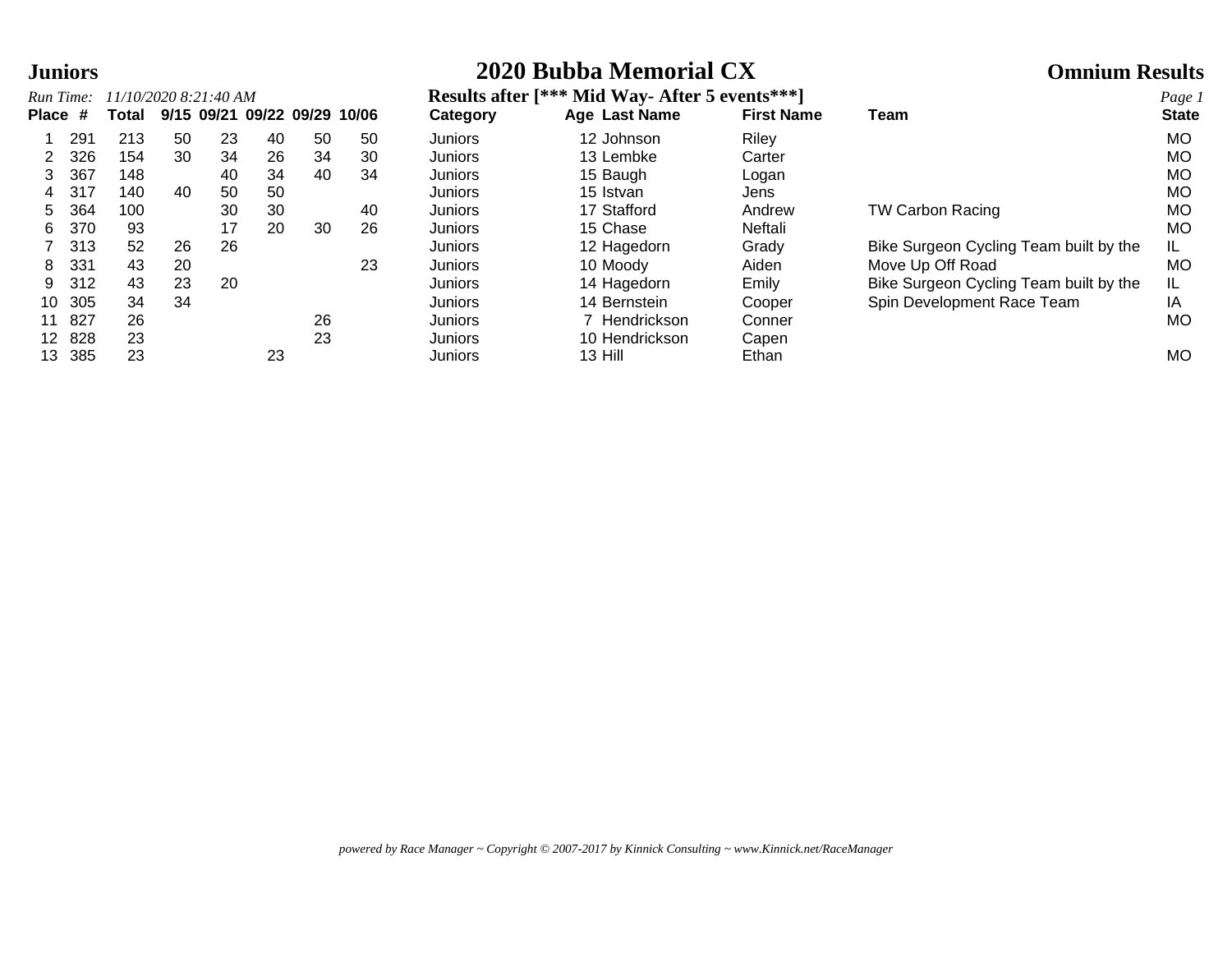## **Women A 2020 Bubba Memorial CX Omnium Results**

|    |       | Run Time: 11/10/2020 8:21:40 AM            |      |     |    |    |    |  |  |  |  |  |  |  |  |
|----|-------|--------------------------------------------|------|-----|----|----|----|--|--|--|--|--|--|--|--|
|    |       | Place # Total 9/15 09/21 09/22 09/29 10/06 |      |     |    |    |    |  |  |  |  |  |  |  |  |
|    |       | 1 340 250                                  | - 50 | 50. | 50 | 50 | 50 |  |  |  |  |  |  |  |  |
|    |       | 2 187 188                                  | - 34 | 40  | 40 | 34 | 40 |  |  |  |  |  |  |  |  |
|    |       | 3 2920 128                                 |      | 34  | 34 | 30 | 30 |  |  |  |  |  |  |  |  |
|    | 4 303 | - 74                                       | 40   |     |    |    | 34 |  |  |  |  |  |  |  |  |
| 5. | 836   | 40                                         |      |     |    |    |    |  |  |  |  |  |  |  |  |

**Results after [\*\*\* Mid Way- After 5 events\*\*\*]**<br>Category **Age Last Name** First Name Team **State** State

|        | Place # | Total |    |     |     |     | 9/15 09/21 09/22 09/29 10/06 | Category  | Age Last Name | <b>First Name</b> | Team                             | <b>State</b> |
|--------|---------|-------|----|-----|-----|-----|------------------------------|-----------|---------------|-------------------|----------------------------------|--------------|
|        | 340     | 250   | 50 | -50 | -50 | -50 | -50                          | Women's A | 54 Siegel     | <b>Britta</b>     |                                  | <b>MO</b>    |
|        | 187     | 188   | 34 | 40  | 40  | 34  | 40                           | Women's A | 40 Wilger     | Jamie             |                                  | <b>MO</b>    |
|        | 2920    | 128   |    | 34  | 34  | 30  | 30                           | Women's A | 53 Bragg      | <b>Stacy</b>      | Pastaria - Big Shark Racing Team | МO           |
|        | 303     | 74    | 40 |     |     |     | 34                           | Women's A | 40 Bax        | Carrie            | Move Up Off Road                 | МO           |
| $\sim$ | 836     | 40    |    |     |     | 40  |                              | Women's A | 30 Weaver     | Ashley            | LA Sweat                         | МO           |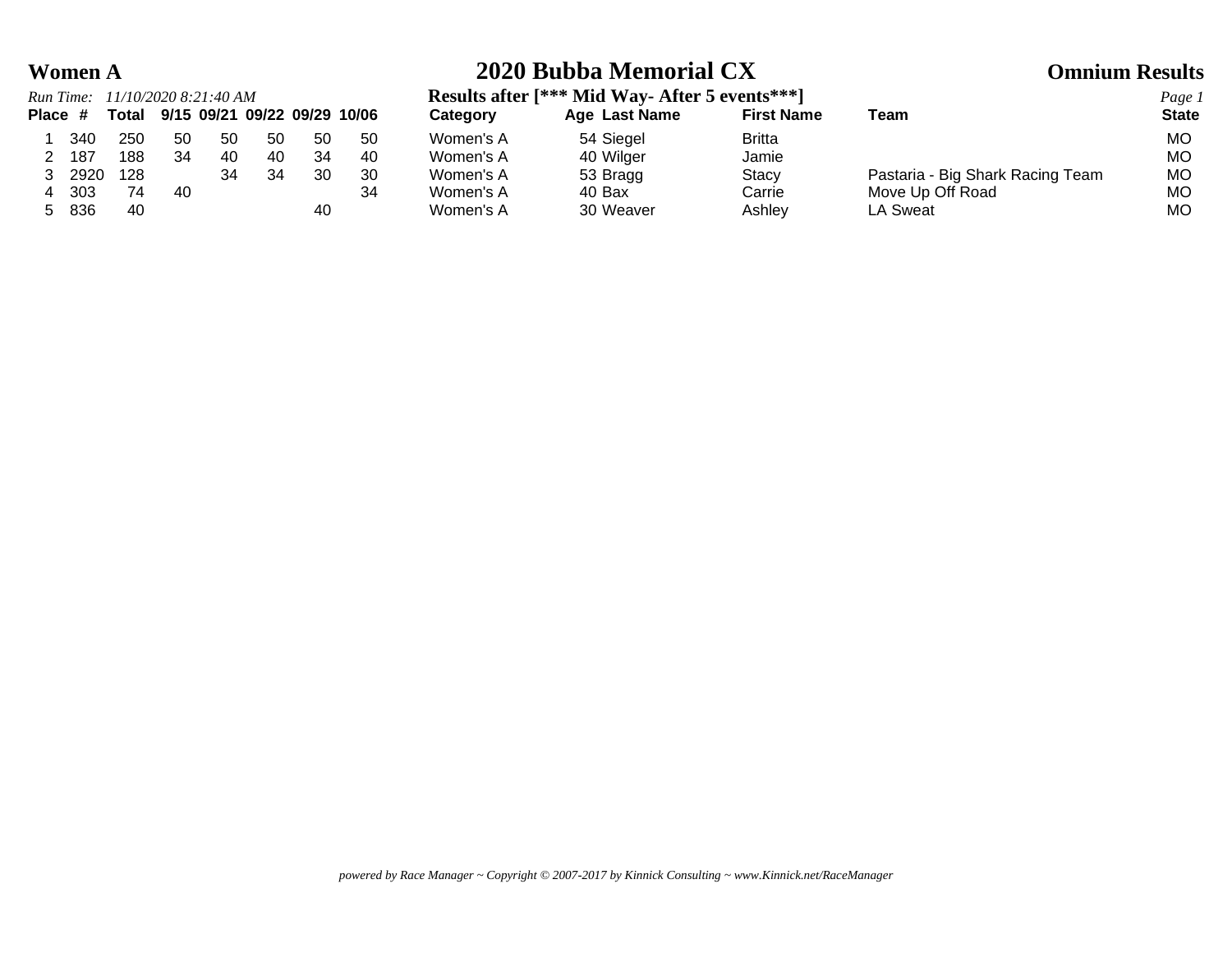# **Women B 2020 Bubba Memorial CX Omnium Results**

| Run Time: |      |              |    | 11/10/2020 8:21:40 AM |    |                              |    | Results after [*** Mid Way-After 5 events* |                      |              |  |  |
|-----------|------|--------------|----|-----------------------|----|------------------------------|----|--------------------------------------------|----------------------|--------------|--|--|
| Place #   |      | <b>Total</b> |    |                       |    | 9/15 09/21 09/22 09/29 10/06 |    | Category                                   | <b>Age Last Name</b> | <b>First</b> |  |  |
|           | 3380 | 200          |    | 50                    | 50 | 50                           | 50 | Women's B                                  | 21 Schnettgoecke     | Nicol        |  |  |
| 2         | 293  | 158          | 50 | 40                    | 34 | 34                           |    | Women's B                                  | 34 Cooper            | Lory         |  |  |
| 3         | 372  | 90           |    | 26                    |    | 30                           | 34 | Women's B                                  | 31 Crumley           | Mary         |  |  |
| 4         | 289  | 76           | 23 | 30                    |    | 23                           |    | Women's B                                  | 26 Seggebruch        | Paig         |  |  |
| 5         | 400  | 66           |    |                       |    | 26                           | 40 | Women's B                                  | 99 Wheeler           | Audr         |  |  |
| 6         | 271  | 60           |    |                       | 30 |                              | 30 | Women's B                                  | 25 Huck              | Rach         |  |  |
|           | 395  | 40           |    |                       |    | 40                           |    | Women's B                                  | 99 Artison           | Elle         |  |  |
| 8         | 89   | 40           |    |                       | 40 |                              |    | Women's B                                  | 34 Redensek          | Vero         |  |  |
| 9         | 292  | 40           | 40 |                       |    |                              |    | Women's B                                  | 53 Bragg             | Stac         |  |  |
| 10        | 374  | 34           |    | 34                    |    |                              |    | Women's B                                  | 36 Cushard           | Cour         |  |  |
| 11        | 265  | 34           | 34 |                       |    |                              |    | Women's B                                  | 31 Henning           | Chris        |  |  |
| 12        | 307  | 30           | 30 |                       |    |                              |    | Women's B                                  | 46 Bernstein         | Kerri        |  |  |
| 13        | 3470 | 26           | 26 |                       |    |                              |    | Women's B                                  | 34 Yanchilina        | Anas         |  |  |
| 11        | 308  | <u>ഗറ</u>    |    |                       |    | 20                           |    | Maman'e R                                  | 20 Comos             | <b>Molic</b> |  |  |

|         | Run Time: |       | 11/10/2020 8:21:40 AM        |    |    |    |    | Results after [*** Mid Way-After 5 events *** ] |                  |                   |                                  |              |  |
|---------|-----------|-------|------------------------------|----|----|----|----|-------------------------------------------------|------------------|-------------------|----------------------------------|--------------|--|
| Place # |           | Total | 9/15 09/21 09/22 09/29 10/06 |    |    |    |    | Category                                        | Age Last Name    | <b>First Name</b> | Team                             | <b>State</b> |  |
|         | 3380      | 200   |                              | 50 | 50 | 50 | 50 | Women's B                                       | 21 Schnettgoecke | Nicolette         |                                  | MO.          |  |
|         | 293       | 158   | 50                           | 40 | 34 | 34 |    | Women's B                                       | 34 Cooper        | Lorv              | Road Crew Coffee Racing          | MO.          |  |
| 3       | 372       | 90    |                              | 26 |    | 30 | 34 | Women's B                                       | 31 Crumley       | Mary              |                                  |              |  |
|         | 289       | 76    | 23                           | 30 |    | 23 |    | Women's B                                       | 26 Seggebruch    | Paige             |                                  | MO.          |  |
| 5.      | 400       | 66    |                              |    |    | 26 | 40 | Women's B                                       | 99 Wheeler       | Audrey            |                                  |              |  |
| 6.      | 271       | 60    |                              |    | 30 |    | 30 | Women's B                                       | 25 Huck          | Rachel            |                                  | <b>MO</b>    |  |
|         | 395       | 40    |                              |    |    | 40 |    | Women's B                                       | 99 Artison       | Elle              |                                  |              |  |
| 8.      | 89        | 40    |                              |    | 40 |    |    | Women's B                                       | 34 Redensek      | Veronika          | Road Crew Coffee Racing          | MO.          |  |
| 9       | 292       | 40    | 40                           |    |    |    |    | Women's B                                       | 53 Bragg         | Stacy             | Pastaria - Big Shark Racing Team | MO.          |  |
| 10      | 374       | 34    |                              | 34 |    |    |    | Women's B                                       | 36 Cushard       | Courtney          |                                  |              |  |
|         | 265       | 34    | 34                           |    |    |    |    | Women's B                                       | 31 Henning       | Christina         |                                  | MO           |  |
| 12.     | 307       | 30    | 30                           |    |    |    |    | Women's B                                       | 46 Bernstein     | Kerrie            | Zealous Racing                   | IA           |  |
| 13.     | 3470      | 26    | 26                           |    |    |    |    | Women's B                                       | 34 Yanchilina    | Anastasia         |                                  | <b>MO</b>    |  |
| 14      | 398       | 20    |                              |    |    | 20 |    | Women's B                                       | 20 Gomes         | Melissa           | <b>SBR Quantum Racing</b>        | MO           |  |

*powered by Race Manager ~ Copyright © 2007-2017 by Kinnick Consulting ~ www.Kinnick.net/RaceManager*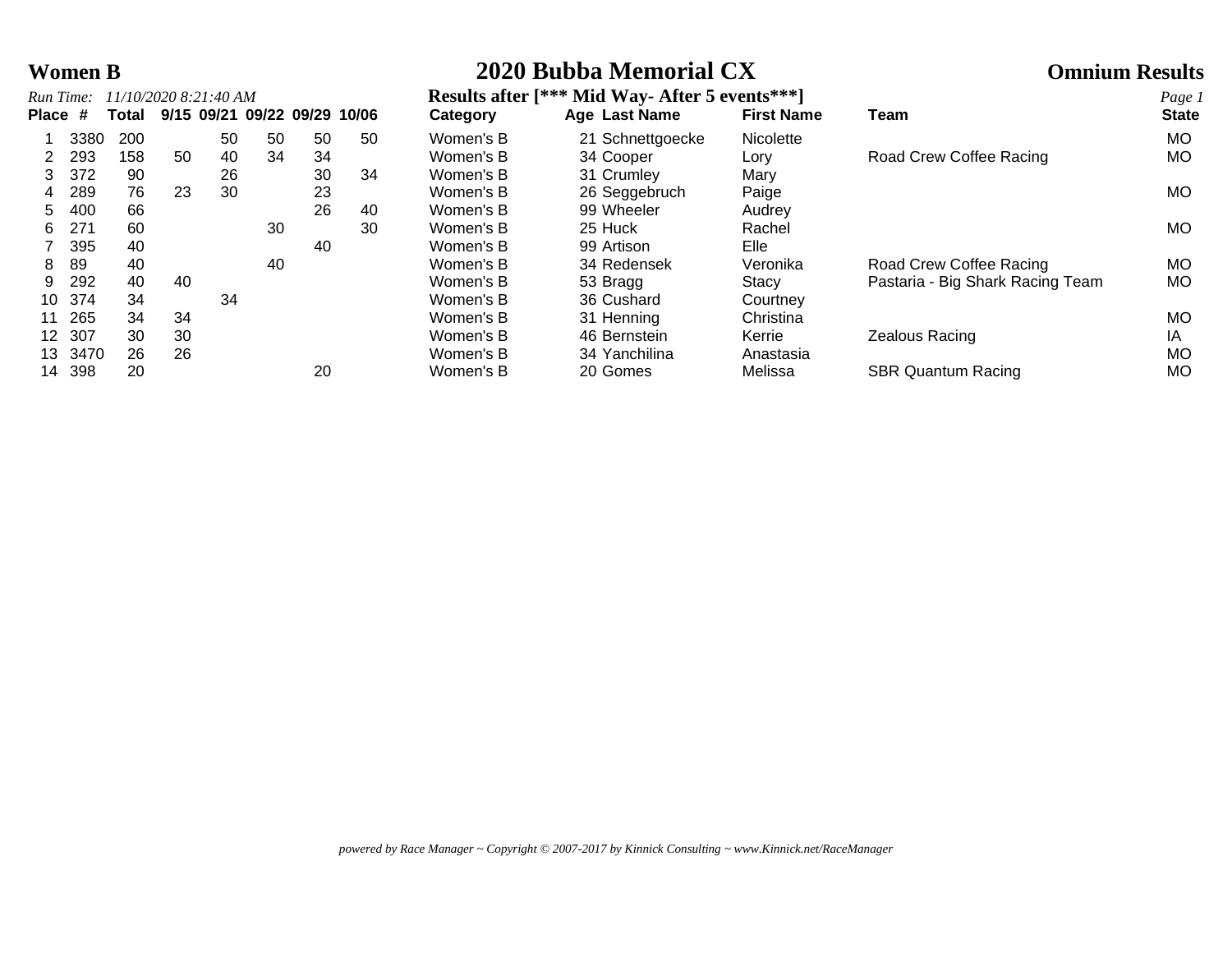|  | Race |
|--|------|
|--|------|

# **C Race 2020 Bubba Memorial CX Omnium Results**

|         | Run Time: | 11/10/2020 8:21:40 AM |                |    |                |                              |                | Results after [*** Mid Way-After 5 events *** ] |                   |                   |                                        |              | Page 1 |
|---------|-----------|-----------------------|----------------|----|----------------|------------------------------|----------------|-------------------------------------------------|-------------------|-------------------|----------------------------------------|--------------|--------|
| Place # |           | <b>Total</b>          |                |    |                | 9/15 09/21 09/22 09/29 10/06 |                | Category                                        | Age Last Name     | <b>First Name</b> | <b>Team</b>                            | <b>State</b> |        |
|         | 8         | 130                   | 30             | 50 | 50             |                              |                | C Race                                          | 48 Schellenberger | Kurt              |                                        | <b>MO</b>    |        |
| 2       | 286       | 126                   | 40             | 34 |                | 40                           | 12             | C Race                                          | 35 Kemmis         | Michael (Sean)    |                                        | <b>MO</b>    |        |
| 3       | 30        | 107                   | 10             | 23 | 10             | 34                           | 30             | C Race                                          | 46 Collier        | Tom               |                                        | <b>MO</b>    |        |
| 4       | 325       | 101                   | 20             | 17 | 17             | 30                           | 17             | C Race                                          | 55 Kusterer       | Robert            | Pastaria - Big Shark Racing Team       | <b>MO</b>    |        |
| 5       | 369       | 92                    |                | 10 | 30             | 26                           | 26             | C Race                                          | 51 Chase          | Matthew           |                                        | <b>MO</b>    |        |
| 6       | 58        | 71                    | 12             | 26 | 23             | 10                           |                | C Race                                          | 46 Rowold         | David             | Pastaria                               | <b>MO</b>    |        |
| 7       | 3510      | 64                    |                | 30 |                |                              | 34             | C Race                                          | 21 Nilsen         | Kristian          |                                        | <b>MO</b>    |        |
| 8       | 376       | 62                    |                | 20 | 20             | 14                           | 8              | C Race                                          | 59 Holman         | Darryl            |                                        | <b>MO</b>    |        |
| 9       | 290       | 61                    | 14             | 14 | 26             |                              | $\overline{7}$ | C Race                                          | 36 Helvey         | John              |                                        | <b>MO</b>    |        |
| 10      | 3340      | 50                    |                |    |                |                              | 50             | C Race                                          | 62 Pacini         | Tony              | Velo Force                             | <b>MO</b>    |        |
| 11      | 868       | 50                    |                |    |                | 50                           |                | C Race                                          | 33 Stewart        | Justin            |                                        | <b>MO</b>    |        |
| 12      | 349       | 50                    | 50             |    |                |                              |                | C Race                                          | 99 Martin         | Johnny            |                                        | <b>MO</b>    |        |
| 13      | 332       | 41                    | 9              | 9  | 14             | 9                            |                | C Race                                          | 32 Mort           | Keefan            |                                        | <b>MO</b>    |        |
| 14      | 864       | 40                    |                |    |                |                              | 40             | C Race                                          | 37 Hitzhusen      | Mark              |                                        | <b>MO</b>    |        |
| 15      | 391       | 40                    |                |    | 40             |                              |                | C Race                                          | 40 Landsness      | Eric              |                                        | <b>MO</b>    |        |
| 16      | 375       | 40                    |                | 40 |                |                              |                | C Race                                          | 56 Linhares       | Thomas            |                                        | <b>MO</b>    |        |
| 17      | 3660      | 39                    |                | 4  | 9              | 17                           | 9              | C Race                                          | 25 Meyer          | Stephan           |                                        | <b>MO</b>    |        |
| 18      | 377       | 35                    |                | 12 |                | 23                           |                | C Race                                          | 41 Mcloed         | Jeremy            |                                        | <b>MO</b>    |        |
| 19      | 386       | 34                    |                |    | 34             |                              |                | C Race                                          | 29 Ferguson       | Andrew            | <b>DMOS Racing Team</b>                | IA           |        |
| 20      | 311       | 34                    | 34             |    |                |                              |                | C Race                                          | 46 Hagedorn       | David             | Bike Surgeon Cycling Team built by the | IL.          |        |
| 21      | 3170      | 34                    |                |    |                | 20                           | 14             | C Race                                          | 15 Istvan         | Jens              |                                        | <b>MO</b>    |        |
| 22      | 3400      | 32                    |                | 7  |                | 5                            | 20             | C Race                                          | 54 Siegel         | <b>Britta</b>     |                                        | <b>MO</b>    |        |
| 23      | 336       | 28                    | $\,6$          | 8  | $\overline{7}$ | $\overline{7}$               |                | C Race                                          | 19 Roth           | Joseph            |                                        | <b>MO</b>    |        |
| 24      | 318       | 26                    | 26             |    |                |                              |                | C Race                                          | 48 JOHNSON        | <b>KEITH</b>      | <b>VELO FORCE</b>                      | <b>MO</b>    |        |
| 25      | 845       | 23                    |                |    |                |                              | 23             | C Race                                          | 21 Cherenson      | Daniel            |                                        | <b>MO</b>    |        |
| 26      | 315       | 23                    | 23             |    |                |                              |                | C Race                                          | 52 Martin         | Robert            | Pastaria - Big Shark Racing Team       | <b>MO</b>    |        |
| 27      | 3810      | 19                    |                |    | 6              | 8                            | 5              | C Race                                          | 41 Kopler         | Bob               |                                        | <b>MO</b>    |        |
| 28      | 844       | 18                    |                |    |                | 12                           | 6              | C Race                                          | 31 Blaser         | David             |                                        | <b>MO</b>    |        |
| 29      | 277       | 17                    | 17             |    |                |                              |                | C Race                                          | 37 Holder         | Jared             |                                        | <b>TN</b>    |        |
| 30      | 341       | 17                    | $\overline{7}$ | 6  |                |                              | 4              | C Race                                          | 30 Slavich        | Joe               |                                        | <b>MO</b>    |        |
| 31      | 2950      | 15                    |                | 5  |                |                              | 10             | C Race                                          | 48 Reams          | Jud               |                                        | <b>MO</b>    |        |
| 32      | 841       | 14                    |                |    | 8              | 6                            |                | C Race                                          | 18 O'Brien        | Patrick           |                                        | <b>MO</b>    |        |
| 33      | 3300      | 13                    |                | 3  | 5              | $\overline{4}$               | -1             | C Race                                          | 59 Miller         | James             |                                        | <b>MO</b>    |        |
| 34      | 3780      | 12                    |                |    | 12             |                              |                | C Race                                          | 37 Brewer         | Daniel            |                                        | <b>MO</b>    |        |
| 35      | 3050      | 8                     | 8              |    |                |                              |                | C Race                                          | 14 Bernstein      | Cooper            | Spin Development Race Team             | IA           |        |
| 36      | 344       | 8                     | 5              |    |                | 1                            | $\overline{2}$ | C Race                                          | 58 Sweetin        | Shawn             |                                        | <b>MO</b>    |        |

*powered by Race Manager ~ Copyright © 2007-2017 by Kinnick Consulting ~ www.Kinnick.net/RaceManager*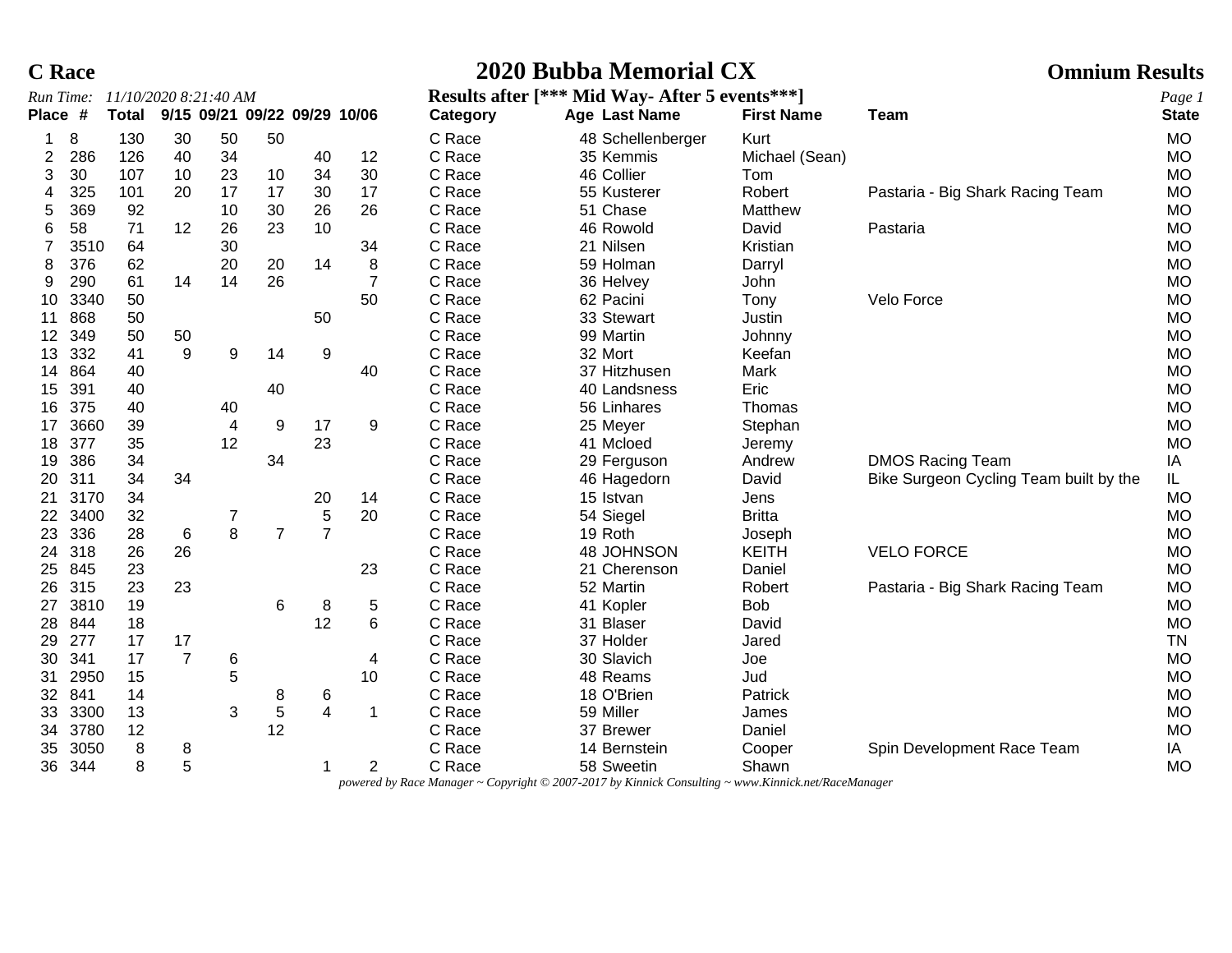## **C Race 2020 Bubba Memorial CX Omnium Results**

|         |        |       | Run Time: 11/10/2020 8:21:40 AM |  | Results after [*** Mid Way-After 5 events *** ] |               | Page 2            |      |              |
|---------|--------|-------|---------------------------------|--|-------------------------------------------------|---------------|-------------------|------|--------------|
| Place # |        | Total | 9/15 09/21 09/22 09/29 10/06    |  | Category                                        | Age Last Name | <b>First Name</b> | Team | <b>State</b> |
| 37      | -321   |       |                                 |  | C Race                                          | 20 kessler    | Linus             |      | MО           |
| 38      | 3680   |       |                                 |  | C Race                                          | 25 Bakus      | Alex              |      | МO           |
|         | 39 322 |       |                                 |  | C Race                                          | 52 Kessler    | Matt              |      | МO           |
|         | 40 843 |       |                                 |  | C Race                                          | 29 Runzo      | Zach              |      | МO           |
| 41      | 390    |       |                                 |  | C Race                                          | 41 Johnson    | Damien            |      | МO           |

42 335 2 2 C Race 21 Roberts Jeremy SBR Rockr MO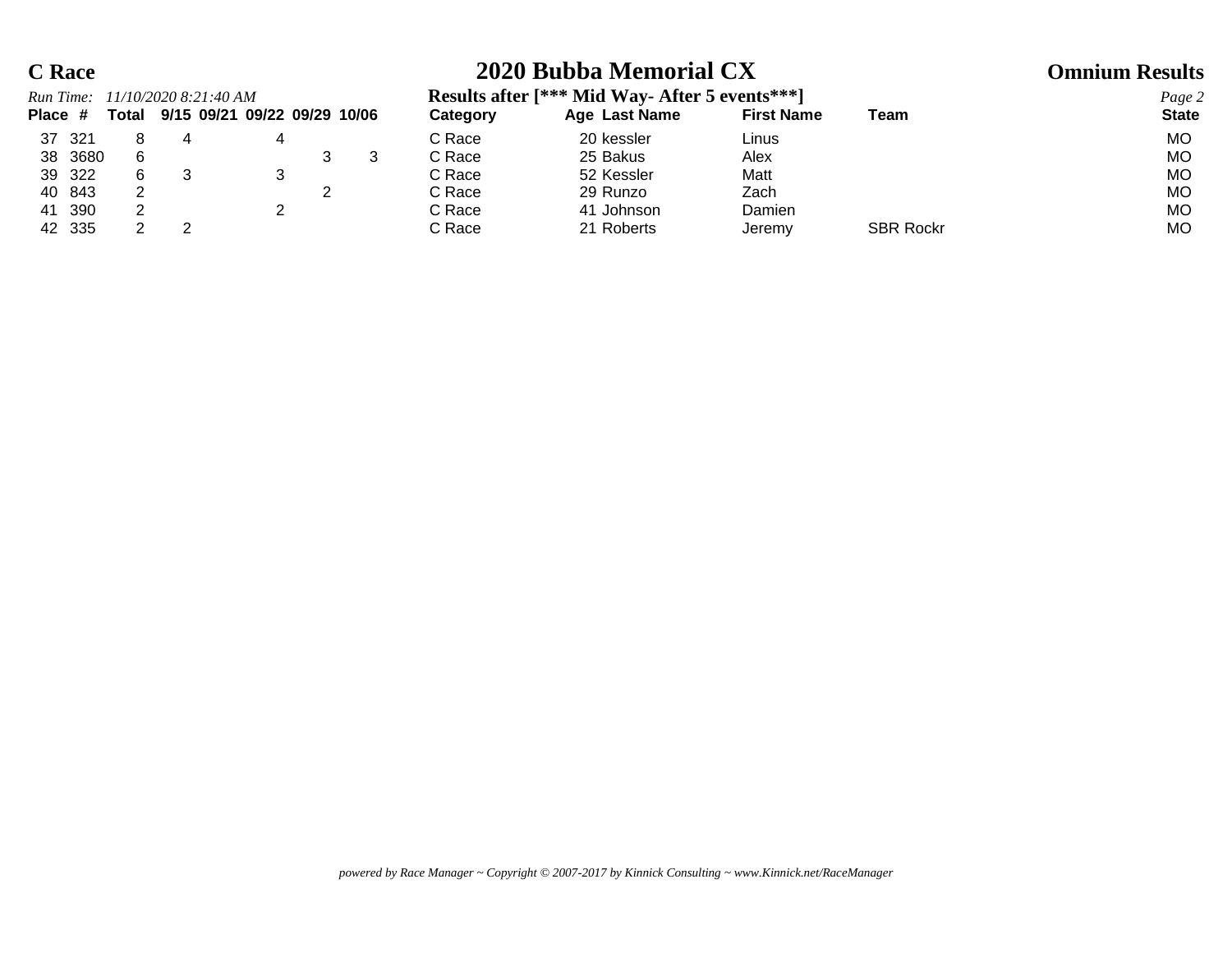## **B Race 2020 Bubba Memorial CX Omnium Results**

| Run Time:    |      | 11/10/2020 8:21:40 AM |    |    |                              |    |    |               | Results after [*** Mid Way-After 5 events***] |                   |                                  |                        |  |  |
|--------------|------|-----------------------|----|----|------------------------------|----|----|---------------|-----------------------------------------------|-------------------|----------------------------------|------------------------|--|--|
| <b>Place</b> | #    | <b>Total</b>          |    |    | 9/15 09/21 09/22 09/29 10/06 |    |    | Category      | Age Last Name                                 | <b>First Name</b> | Team                             | Page 1<br><b>State</b> |  |  |
|              | 285  | 188                   | 34 | 50 | 34                           | 30 | 40 | <b>B</b> Race | 39 Link                                       | Michael           |                                  | <b>MO</b>              |  |  |
| 2            | 287  | 151                   | 30 | 40 | 30                           | 34 | 17 | <b>B</b> Race | 41 Beals                                      | Joseph            |                                  | <b>MO</b>              |  |  |
| 3            | 304  | 150                   | 50 |    | 50                           |    | 50 | <b>B</b> Race | 50 Carter                                     | Paul              |                                  | TN                     |  |  |
|              | 288  | 149                   | 40 | 34 | 26                           | 23 | 26 | <b>B</b> Race | 55 Olson                                      | Greg              |                                  | <b>MO</b>              |  |  |
|              | 3220 | 116                   | 20 | 30 | 23                           | 20 | 23 | <b>B</b> Race | 52 Kessler                                    | Matt              |                                  | <b>MO</b>              |  |  |
| 6            | 3490 | 90                    |    |    | 20                           | 50 | 20 | <b>B</b> Race | 99 Martin                                     | Johnny            |                                  | <b>MO</b>              |  |  |
|              | 337  | 74                    | 17 | 23 | 17                           | 17 |    | <b>B</b> Race | 50 Kobush                                     | Travis            |                                  | MO                     |  |  |
| 8            | 13   | 63                    | 23 |    | 12                           | 14 | 14 | <b>B</b> Race | 52 Weiss                                      | Michael           | Pastaria - Big Shark Racing Team | <b>MO</b>              |  |  |
| 9            | 91   | 58                    | 12 | 20 | 10                           | 10 | 6  | <b>B</b> Race | 53 Monjauze                                   | Marc              |                                  | MO                     |  |  |
| 10           | 373  | 52                    |    | 26 |                              | 26 |    | <b>B</b> Race | 33 Roeleveld                                  | Matthew           |                                  | <b>MO</b>              |  |  |
| 11           | 3150 | 46                    |    | 17 | 9                            | 12 | 8  | <b>B</b> Race | 52 Martin                                     | Robert            | Pastaria - Big Shark Racing Team | MO                     |  |  |
| 12           | 54   | 41                    | 10 | 14 | 5                            | 8  | 4  | <b>B</b> Race | 56 Dooley                                     | Tim               |                                  | MO                     |  |  |
| 13           | 846  | 40                    |    |    |                              | 40 |    | <b>B</b> Race | 34 Attebury                                   | <b>Brad</b>       |                                  | IL.                    |  |  |
| 14           | 3650 | 40                    |    |    | 40                           |    |    | <b>B</b> Race | 52 Babcock                                    | Steven            | Velo Force                       | <b>MO</b>              |  |  |
| 15           | 3530 | 34                    |    |    |                              |    | 34 | <b>B</b> Race | 38 Loudermilk                                 | Derek             | The Cannonball-Hub Racing Team   | <b>MO</b>              |  |  |
| 16           | 3840 | 30                    |    |    |                              |    | 30 | <b>B</b> Race | 50 Westerbeck                                 | <b>Brett</b>      |                                  |                        |  |  |
| 17           | 346  | 26                    | 26 |    |                              |    |    | <b>B</b> Race | 42 Webb                                       | Keith             |                                  | MO                     |  |  |
| 18           | 378  | 25                    |    | 12 | 4                            |    | 9  | <b>B</b> Race | 37 Brewer                                     | Daniel            |                                  | MO                     |  |  |
| 19           | 800  | 19                    |    |    |                              | 9  | 10 | <b>B</b> Race | 48 Schellenberger                             | Kurt              |                                  | <b>MO</b>              |  |  |
| 20           | 3350 | 15                    |    |    | 8                            |    | 7  | <b>B</b> Race | 21 Roberts                                    | Jeremy            | <b>SBR Rockr</b>                 | MO                     |  |  |
| 21           | 388  | 14                    |    |    | 14                           |    |    | <b>B</b> Race | 30 Gonzalez                                   | Luisalberto       |                                  | MO                     |  |  |
| 22           | 351  | 14                    | 14 |    |                              |    |    | <b>B</b> Race | 21 Nilsen                                     | Kristian          |                                  | MO                     |  |  |
| 23           | 8680 | 12                    |    |    |                              |    | 12 | <b>B</b> Race | 33 Stewart                                    | Justin            |                                  | <b>MO</b>              |  |  |
| 24           | 379  | 10                    |    | 10 |                              |    |    | <b>B</b> Race | 33 Bourbonnais                                | Jack              |                                  | MO                     |  |  |
| 25           | 381  | 9                     |    | 9  |                              |    |    | <b>B</b> Race | 41 Kopler                                     | <b>Bob</b>        |                                  | MO                     |  |  |
| 26           | 393  |                       |    |    |                              |    |    | <b>B</b> Race | 35 Peters                                     | Kayce             |                                  | MO                     |  |  |
| 27           | 392  | 6                     |    |    | 6                            |    |    | <b>B</b> Race | 49 TerMaat                                    | <b>Brian</b>      |                                  | <b>MO</b>              |  |  |
| 28.          | 867  | 5                     |    |    |                              |    | 5  | <b>B</b> Race | 45 Amos                                       | <b>Brandon</b>    |                                  | MO                     |  |  |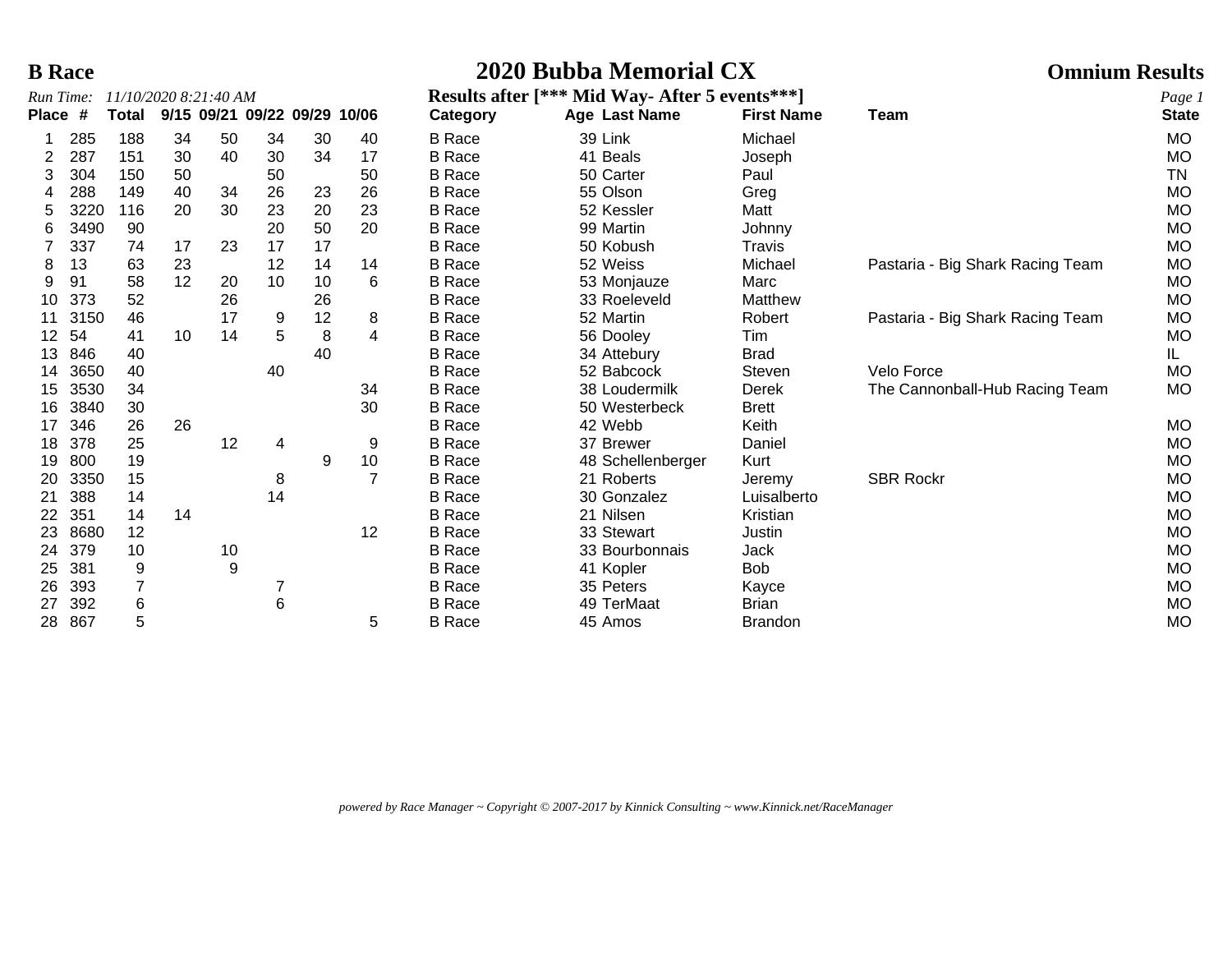| <b>A</b> Race | 2020 Bubba Memorial CX | <b>Omnium Results</b> |
|---------------|------------------------|-----------------------|
|               |                        |                       |

| Run Time: |     | 11/10/2020 8:21:40 AM |    |    |                        |    |       |          | Results after [*** Mid Way-After 5 events *** ] |                   |                                  |                        |  |  |
|-----------|-----|-----------------------|----|----|------------------------|----|-------|----------|-------------------------------------------------|-------------------|----------------------------------|------------------------|--|--|
| Place #   |     | Total                 |    |    | 9/15 09/21 09/22 09/29 |    | 10/06 | Category | Age Last Name                                   | <b>First Name</b> | Team                             | Page 1<br><b>State</b> |  |  |
|           | 300 | 220                   | 30 | 40 | 50                     | 50 | 50    | A Race   | 42 Miller                                       | Daniel            | Pastaria - Big Shark Racing Team | MO                     |  |  |
|           | 299 | 184                   | 50 | 26 | 34                     | 40 | 34    | A Race   | 44 Johnson                                      | Josh              |                                  | <b>MO</b>              |  |  |
| 3         | 354 | 163                   | 40 | 23 | 40                     | 34 | 26    | A Race   | 37 Clark                                        | Devin             | Pastaria - Big Shark Racing      | <b>MO</b>              |  |  |
|           | 333 | 154                   | 34 | 30 | 30                     | 30 | 30    | A Race   | 28 Okenfuss                                     | Jon               | Maplewood Bicycle St. Louis      | MO.                    |  |  |
| 5.        | 350 | 112                   | 26 | 17 | 26                     | 23 | 20    | A Race   | 48 Cooper                                       | Craig             |                                  | <b>MO</b>              |  |  |
| 6         | 284 | 110                   | 20 | 50 |                        |    | 40    | A Race   | 30 Seggebruch                                   | Spencer           | Pastaria - Big Shark Racing Team | <b>MO</b>              |  |  |
|           | 319 | 82                    | 17 | 9  | 20                     | 26 | 10    | A Race   | 18 Jones                                        | Atticus           | The Cannonball-Hub Racing Team   | <b>MO</b>              |  |  |
| 8         | 323 | 71                    | 14 | 14 | 17                     | 17 | 9     | A Race   | 42 Bell                                         | Jonathan          | Dogfish/Team Noah                | <b>MO</b>              |  |  |
| 9         | 316 | 63                    | 23 |    | 23                     |    | 17    | A Race   | 37 Hynes                                        | Matthew           | Pastaria - Big Shark Racing Team | <b>MO</b>              |  |  |
| 10        | 310 | 52                    |    | 10 | 14                     | 14 | 14    | A Race   | 40 Grace                                        | <b>Brian</b>      | Maplewood Bicycle St. Louis      | <b>MO</b>              |  |  |
|           | 348 | 50                    | 10 | 8  | 12                     | 12 | 8     | A Race   | 39 Gatto                                        | Vince             | Pastaria - Big Shark Racing Team | <b>MO</b>              |  |  |
| 12        | 352 | 41                    | 9  | 12 | 10                     | 10 |       | A Race   | 35 Lang                                         | Andrew            | Pastaria - Big Shark Racing Team | <b>MO</b>              |  |  |
| 13        | 380 | 34                    |    | 34 |                        |    |       | A Race   | 37 Boyce                                        | Wesley            | Move Up Off-Road                 | <b>MO</b>              |  |  |
| 14        | 365 | 27                    |    | 6  |                        | 9  | 12    | A Race   | 52 Babcock                                      | Steven            | Velo Force                       | <b>MO</b>              |  |  |
| 15        | 875 | 23                    |    |    |                        |    | 23    | A Race   | 36 Hartzel                                      | lan               | Dogfish/Team Noah                | <b>MO</b>              |  |  |
| 16        | 353 | 21                    | 12 |    | 9                      |    |       | A Race   | 38 Loudermilk                                   | Derek             | The Cannonball-Hub Racing Team   | <b>MO</b>              |  |  |
| 17        | 847 | 20                    |    |    |                        | 20 |       | A Race   | 40 Murch                                        | Kater             |                                  | <b>MO</b>              |  |  |
| 18        | 383 | 20                    |    | 20 |                        |    |       | A Race   | 25 Switzer                                      | Mason             | Velo Force                       | <b>MO</b>              |  |  |
| 19        | 394 | 14                    |    |    |                        |    |       | A Race   | 32 Christison                                   | Derek             | Pastaria - Big Shark Racing Team | MO                     |  |  |
| 20        | 389 | 8                     |    |    | 8                      |    |       | A Race   | 39 Piepert                                      | Scott             |                                  | IL.                    |  |  |
| 21        | 382 |                       |    |    |                        |    |       | A Race   | 23 Zoughaib                                     | William           | Pastaria - Big Shark Racing      | <b>MO</b>              |  |  |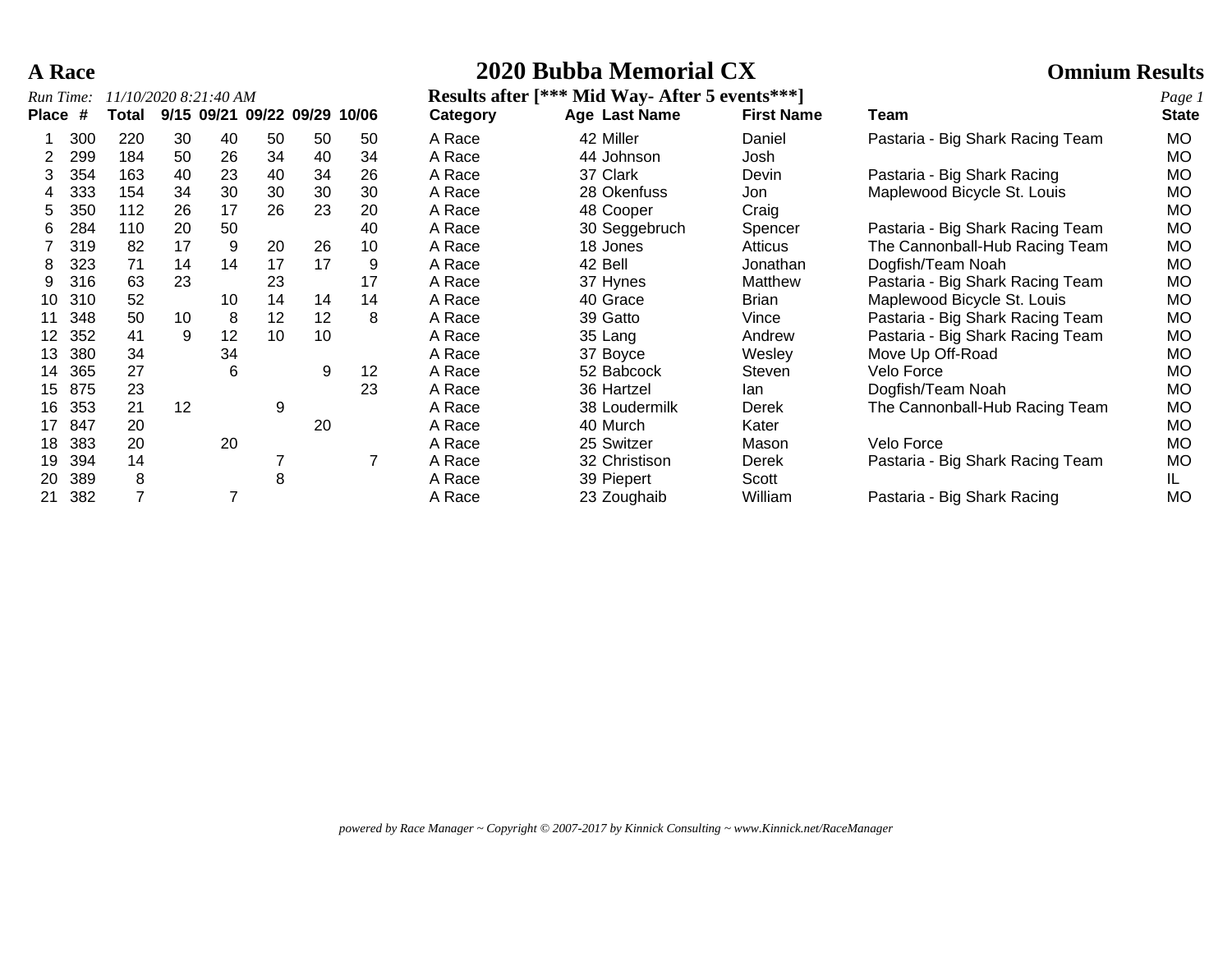| <b>Masters 40+</b> | 2020 Bubba Memorial CX | <b>Omnium Results</b> |
|--------------------|------------------------|-----------------------|
|--------------------|------------------------|-----------------------|

|         |      | Run Time: 11/10/2020 8:21:40 AM |    |    |    |                                    |    |
|---------|------|---------------------------------|----|----|----|------------------------------------|----|
| Place # |      |                                 |    |    |    | Total 9/15 09/21 09/22 09/29 10/06 |    |
| 1       | 360  | 156                             |    | 26 | 50 | 40                                 | 40 |
| 2       | 3180 | 104                             |    | 30 | 40 | 34                                 |    |
| 3       | 295  | 63                              | 40 | 23 |    |                                    |    |
| 4       | 865  | 50                              |    |    |    |                                    | 50 |
| 5       | 396  | 50                              |    |    |    | 50                                 |    |
| 6       | 361  | 50                              |    | 50 |    |                                    |    |
| 7       | 306  | 50                              | 50 |    |    |                                    |    |
| 8       | 362  | 40                              |    | 40 |    |                                    |    |
| 9       | 3110 | 34                              |    | 34 |    |                                    |    |
|         |      |                                 |    |    |    |                                    |    |

*Run Time: 11/10/2020 8:21:40 AM* **Results after [\*\*\* Mid Way- After 5 events\*\*\*]** *Page 1*

| Run Time:<br>11/10/2020 8:21:40 AM |         |              |    |    |    |    | <b>Results after</b> Figure<br>NIIG Way- After 5 events *** |               |                   |                                        |              |
|------------------------------------|---------|--------------|----|----|----|----|-------------------------------------------------------------|---------------|-------------------|----------------------------------------|--------------|
|                                    | Total   |              |    |    |    |    | Category                                                    | Age Last Name | <b>First Name</b> | Team                                   | <b>State</b> |
| 360                                | 156     |              | 26 | 50 | 40 | 40 | Masters 40+                                                 | 46 Nelson     | James             |                                        | MO.          |
|                                    | 104     |              | 30 | 40 | 34 |    | Masters 40+                                                 | 48 JOHNSON    | <b>KEITH</b>      | <b>VELO FORCE</b>                      | MO.          |
| 295                                | 63      | 40           | 23 |    |    |    | Masters 40+                                                 | 48 Reams      | Jud               |                                        | MO           |
| 865                                | 50      |              |    |    |    | 50 | Masters 40+                                                 | 48 Dan        | McManemy          |                                        | MO.          |
| 396                                | 50      |              |    |    | 50 |    | Masters 40+                                                 | 99 Rines      | John              |                                        |              |
| 361                                | 50      |              | 50 |    |    |    | Masters 40+                                                 | 41 Wachter    | Ryan              | Dogfish/Team Noah                      | MO           |
| 306                                | 50      | 50           |    |    |    |    | Masters 40+                                                 | 46 Bernstein  | Jason             | Zealous Racing                         | ΙA           |
| 362                                | 40      |              | 40 |    |    |    | Masters 40+                                                 | 43 Bridal     | Ron               |                                        | IL           |
|                                    | 34      |              | 34 |    |    |    | Masters 40+                                                 | 46 Hagedorn   | David             | Bike Surgeon Cycling Team built by the | -lL          |
| 308                                | 20      |              | 20 |    |    |    | Masters 40+                                                 | 47 BETTS      | Aaron             |                                        | MO           |
|                                    | Place # | 3180<br>3110 |    |    |    |    | 9/15 09/21 09/22 09/29 10/06                                |               |                   |                                        |              |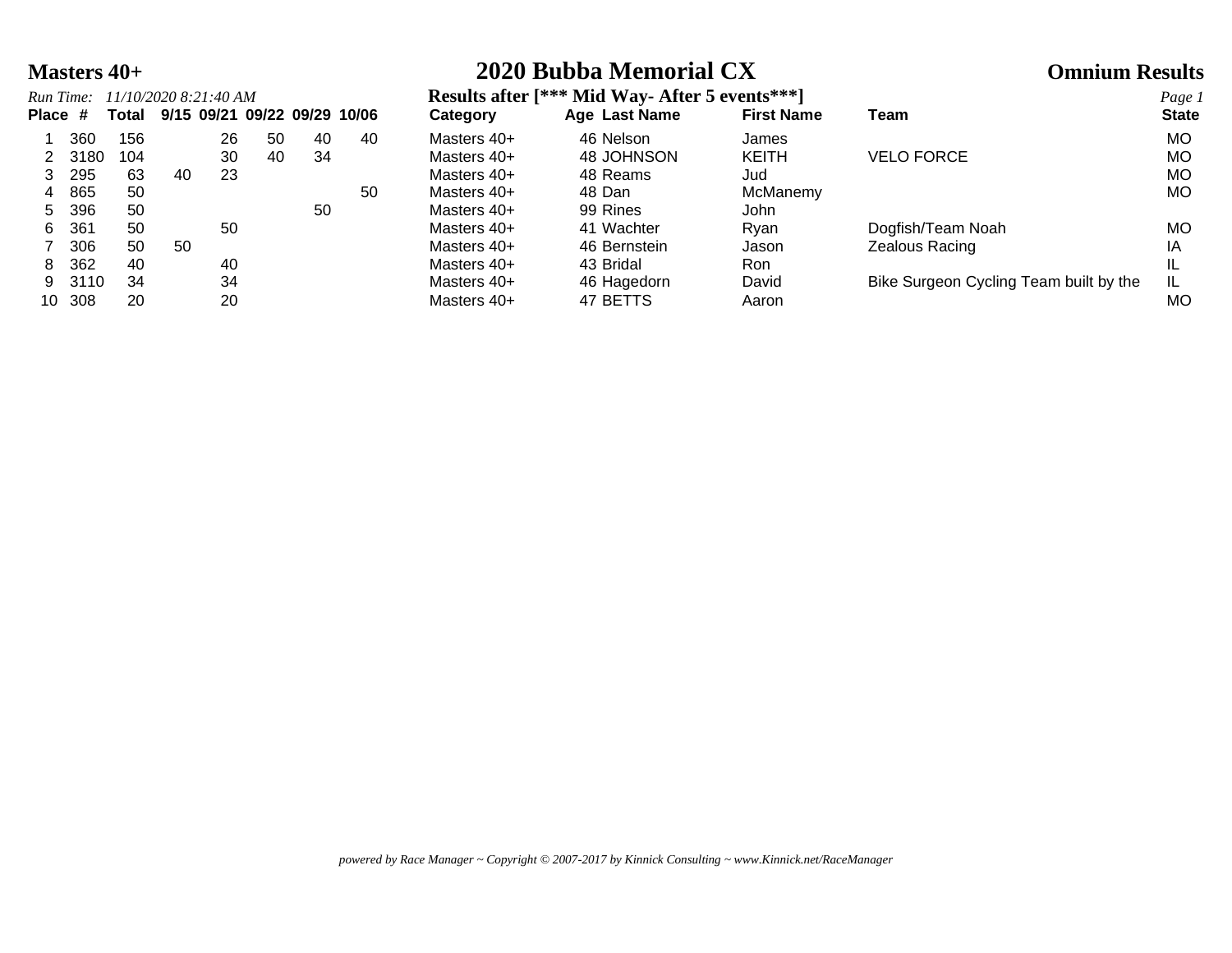| Run Time: 11/10/2020 8:21:40 AM |                                    |     |     |    |     |     |                 | Results after [*** Mid Way-After 5 events *** ] |                   |                             |             |  |  |
|---------------------------------|------------------------------------|-----|-----|----|-----|-----|-----------------|-------------------------------------------------|-------------------|-----------------------------|-------------|--|--|
| Place #                         | Total 9/15 09/21 09/22 09/29 10/06 |     |     |    |     |     | <b>Category</b> | <b>Age Last Name</b>                            | <b>First Name</b> | Team                        | <b>Stat</b> |  |  |
| 343                             | 250                                | 50  | -50 | 50 | -50 | -50 | Masters 40+ (W  | 53 strahan                                      | amy               | Pastaria Big Shark Racing   | МO          |  |  |
| 298                             | 154                                | 40  |     | 40 | 34  | 40  | Masters 40+ (W  | 58 Dattilo                                      | Lisa Kay          | Pastaria - Big Shark Racing | МO          |  |  |
| 309                             | 74                                 | -34 |     |    | 40  |     | Masters 40+ (W  | 49 DeZego                                       | Suzanne           | Pastaria Big Shark Racing   | МO          |  |  |
| 359                             | 40                                 |     | 40  |    |     |     | Masters 40+ (W  | 52 Henski                                       | Holly             |                             |             |  |  |

## **Women Masters 40+ 2020 Bubba Memorial CX Omnium Results**

*Results after* [\*\*\* Mid Way- After 5 events\*\*\*]<br>Category **Age Last Name** First Name **Place # Total 9/15 09/21 09/22 09/29 10/06 Category Age Last Name First Name Team State**

|                             | Page         |
|-----------------------------|--------------|
| Team                        | <b>State</b> |
| Pastaria Big Shark Racing   | MO           |
| Pastaria - Big Shark Racing | MO           |
| Pastaria Big Shark Racing   | MO           |
|                             |              |